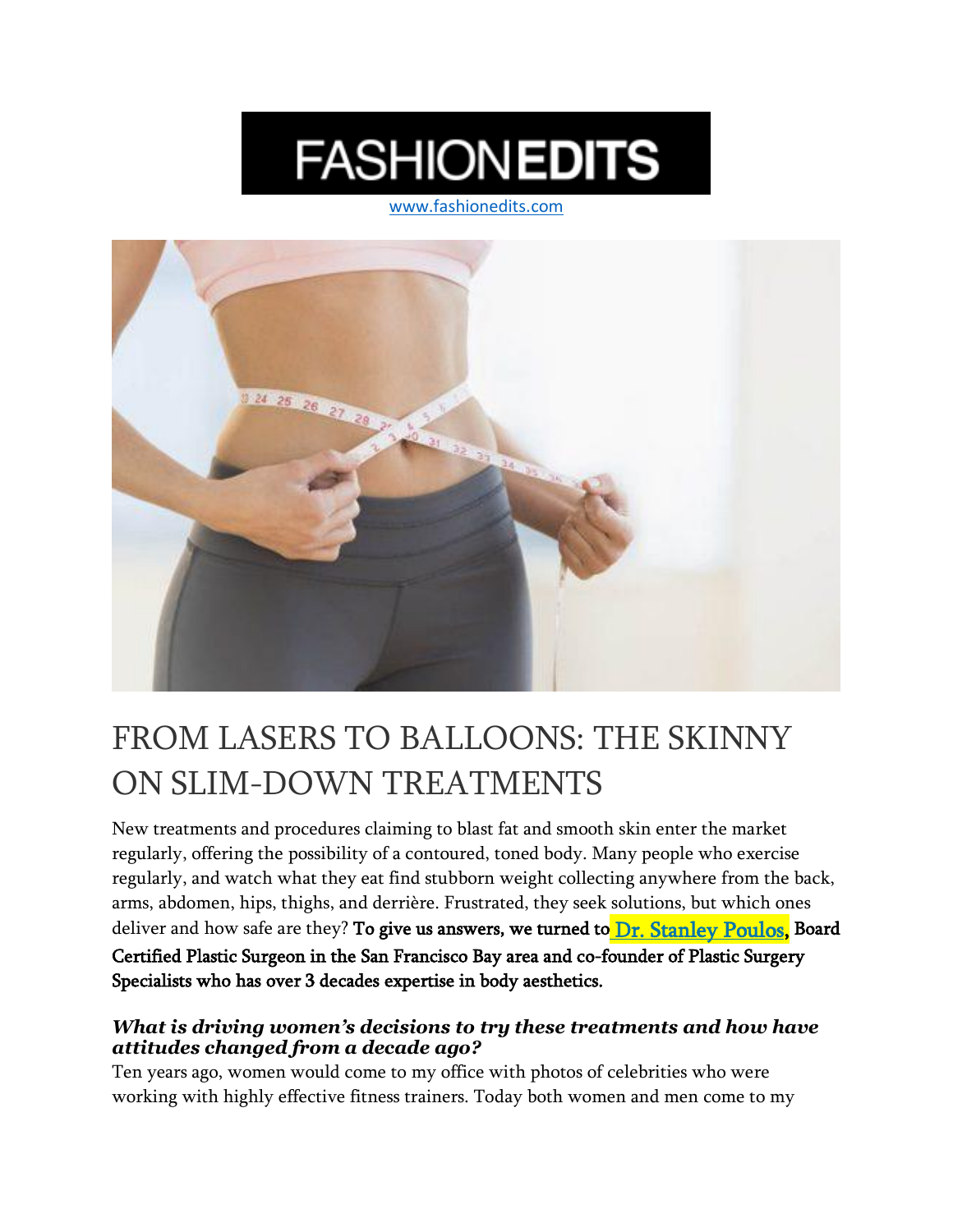office, show me a random "hot body" in their Instagram feed, looking fabulous in a swimsuit, and want to look like that person. Social media bombards people with images, and they feel if these people aren't well-known celebrities and look great, then they can too.

#### *What are the most common frustrations when it comes to achieving their desired look?*

Well, most people try their best to work out, watch what they eat and try to take care of themselves. They notice, though, that through pregnancies, hormonal and metabolism shifts that happen with age, gravity is winning. Men notice more fat around the waist and "breasts", women notice cellulite dimples in their thighs and buttocks, bra rolls, extra fat at the waist despite maintaining their diet and exercise routines. A workout routine at 45 will not yield the same results as 35; it becomes frustrating. Collagen production typically falls off a cliff at a certain point in the early 50s; this means treatments need to treat both fat deposits *and* skin tightening.

#### *What do you advise them to do? There are so many treatments to choose from. It can be overwhelming.*

Absolutely, and it's very important to approach any procedure with the facts and a realistic expectation of what's achievable, and required.. Some women think they just come in for a few hours and they are magically transformed. In some cases, results are immediate, and in other cases, healing can take up to 2 to 3 months.

#### *Ok so let's explore these treatments. What's the best one out there to deal with cellulite? It seems like most women struggle with cellulite.*

#### Cellulaze

Yes, cellulite is a very common issue women want a solution for and fast. Cellulaze is a treatment that safely and effectively treats cellulite under local anesthesia with initial results appearing in one to four weeks, with significant results due to thickening collagen by four months. The 2-hour treatment involves an injection of a local anesthetic and wetting solution onto the cellulite, which is then zapped with a laser. This unique side-cutting laser removes the contracted fibrous bands responsible for the cellulite. Finally, the subdermal region is treated for increased collagen production. The result is tight, smooth, supple skin where the cellulite once was. Many women opt to get Cellulaze along with liposuction to address several concerns at once.

#### Vaser Hi- Def liposculpture

### *Yes, let's talk about liposuction. How has that treatment changed?*

Well, I've seen significant improvements over the years. Now, we have a much more precise method called Vaser Hi-Def LipoSculpture. This method is liposuction, but with techniques and tools that precisely **suction out localized fat deposits** from various parts of the body. This technique is used effectively, for example, in "sculpting" the washboard abs so desired by many. The fat that is harvested can then be used to fill out other areas of the body. The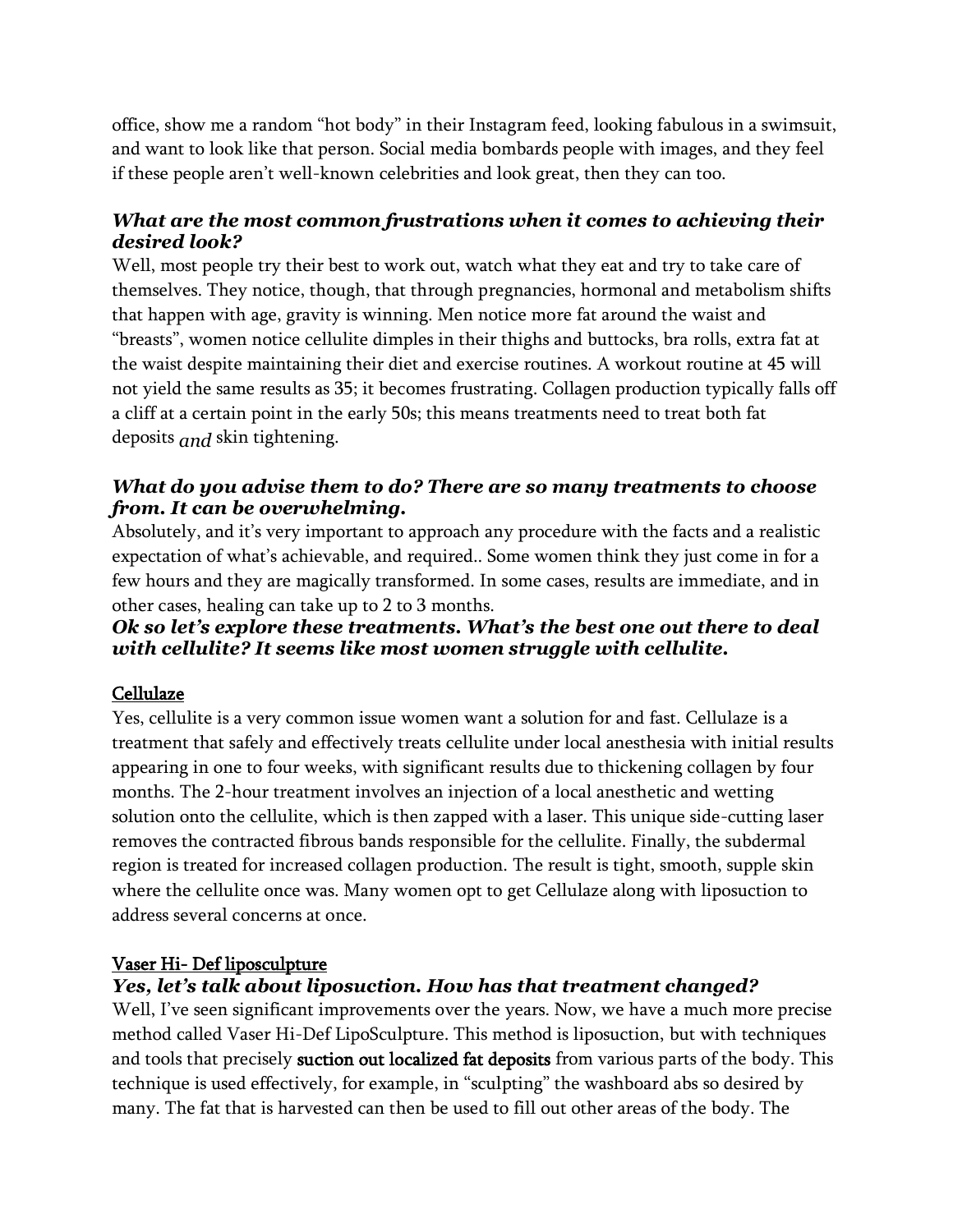differentiating factor between Vaser Lipo and traditional Liposuction is the preliminary step taken to break down the fat: ultrasound frequencies. The acronym Vaser stands for Vibration Amplification of Sound Energy at Resonance.

The vibrations emitted cause expansion and contraction of air bubbles located in the tumescent fluid which is ejected from the Vaser Lipo instrument. The procedure is tissueselective, targeting fat while protecting other tissues from damage. This means eight times less blood loss, easier fat removal, stimulated skin elasticity, less bruising and a tiny incision. Through this process, the fat that is collected is separated to use for fat injections in other areas. The surgeon has the ability to truly sculpt the body.

#### Balloon Weight Loss Method *What about people who have 20-50 pounds to lose, but not enough weight for gastric bypass surgery?*

These patients can be considered for the Balloon Weight Loss Method. An ideal candidate for this procedure has a body mass index of 30 to 40 and did not have previous weight loss surgery. Patients diagnosed with bulimia, binge eating, compulsive overeating, high liquid calorie intake habits or similar eating related psychological disorders are not good candidates. This non-surgical outpatient procedure begins with a diagnostic endoscopy, to ensure that there are no contraindications and that it is safe to perform. Once the patient is mildly sedated and comfortable, the procedure can begin. The deflated gastric balloon is inserted through the esophagus and into the stomach. A syringe is then used to fill the balloon with a sterile saline solution. Once the weight loss balloon has been filled with saline, it expands to approximately the size of a grapefruit and remains there for 6 months. The entire procedure takes about 20 minutes. Patients can usually return home after the placement or removal procedures within 30 minutes. Over the last 20 years, this procedure has helped over 277,000 people. The gastric balloon encourages portion control while patients make healthy changes to diet and lifestyle. After six months the balloon is then removed.

What's key here is to find a doctor who provides the full support and team to address diet and exercise to achieve and maintain optimal results. Dr. Poulos has assembled a team that has achieved some of the best nonsurgical weight loss results in the country.

Regardless of what you choose, it's important to do your research by speaking to doctors and understanding the instruments used, the process and what's needed for an optimal recovery and result.

#### About Dr. Poulos:

Dr. Poulos is a Board Certified Plastic Surgeon and Co-Founder with Yngvar Hvistendahl, M.D of Plastic Surgery Specialists recognized as one of the premier aesthetic surgery clinics in Northern California.

Dr. Poulos helped pioneer the quick lift facial rejuvenation surgery in California and has extensive experience in body contour procedures. With over 30-years' experience in